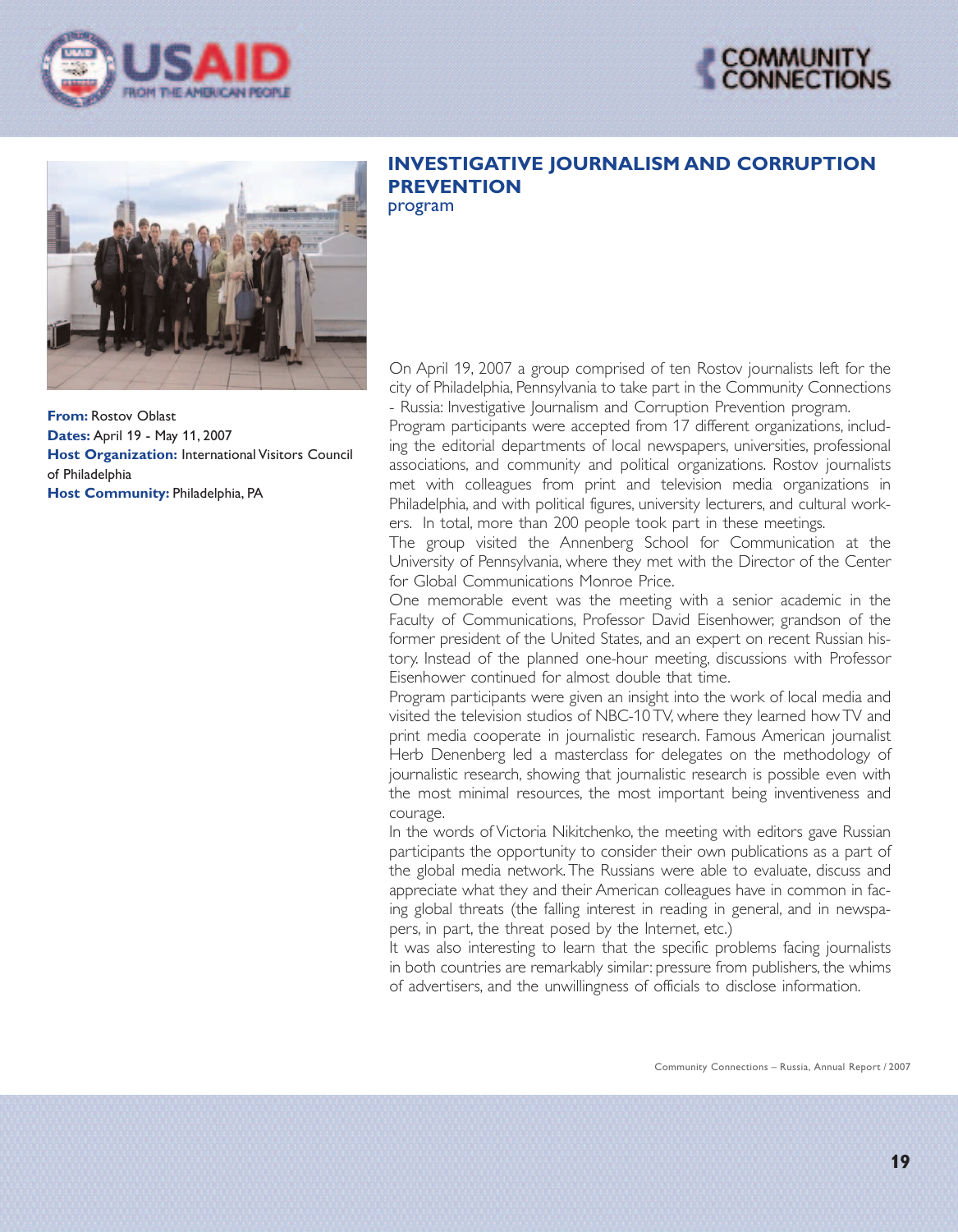



## SUCCESS STORY



**Program Name:** Investigative Journalism and Corruption Prevention

**From:** Rostov Oblast **Dates:** April 19 - May 11, 2007 **Host Organization:** International Visitors Council of Philadelphia **Host Community:** Philadelphia, PA

## **A New Newspaper for Crucial Issues**

Anna Lebedeva, a correspondent for Novaya Gazeta and the Southern Russia Glasnost Defense Foundation, during her visit to America further strengthened her conviction that corruption and nationalism are the two greatest evils threatening Russia. Anna decided to launch her own newspaper, Moi Kavkaz (My Caucasus), highlighting the problems of"Caucasus phobia" or prejudice which, in her opinion, has now reached a critical level in Russia.

Anna is certain that her professional training under the "Investigative Journalism and Corruption Prevention" program marked a turning point in her life, with a direct bearing on her world view, and she is certain that it will, ultimately, have a significant impact on both her personal and professional future. During her trip to the United States, this alumna was able to see, with her own eyes, that a similar situation would simply never be allowed to arise in the United States - racist, chauvinistic pronouncements carry criminal liabilities in civilized countries. And yet Russian nationalists are quite at liberty. But scariest of all is the fact that they feel the support of a significant part of the population. Sadly, "Caucasian phobia" has become a part of the body and blood of Russian citizens; it sometimes seems it seeps in through their mothers' milk.Yet not so long ago people in Russia loved Caucasians and the Caucasus; Caucasian style was even quite fashionable, and interracial marriages were considered quite normal. Is it possible to return to those times? In order

to facilitate at least a small improvement in the consciousness of the public of the image of "Caucasian nationality," Anna came up with her "My Caucasus" project. It will print material portraying the truth about Caucasians and the Caucasus, their lives, human difficulties, sorrows and joys.

The most difficult thing for this alumna was finding the money to realize the project, insofar as she had no startup capital whatsoever. But her American mentors during her professional training taught her not to be afraid, and to try to solve any problem. They had taught her not only how to negotiate the problems inherent in any new business, but also trained her in techniques for doing so - gradually, step by step, following a previously drafted and steadily carried-out plan. Anna Lebedeva put together a step-by-step plan for herself, and started moving forward in finding likeminded colleagues and launching the first issue. As she says, "Even in childhood I had read many classics, in which many run to the riverbank and then ask - "How do I get across?" instead of simply jumping in and starting to swim. I very much hope I will not be among that number."